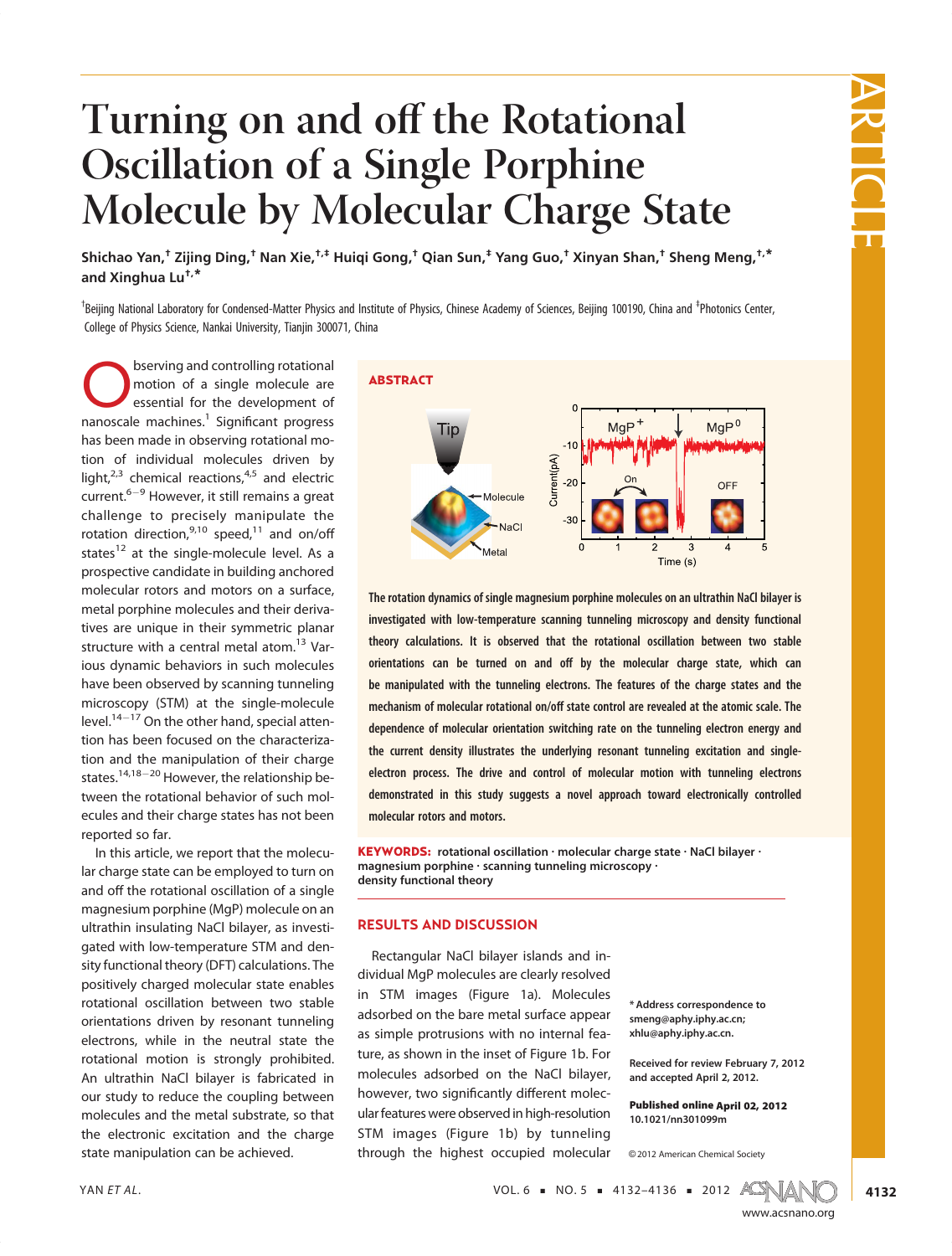

Figure 1. Two charge states of MgP molecules. (a) Constant current topographic image of MgP on Au(111) and NaCl islands at 10 K. The image size is 48 nm  $\times$  48 nm, taken at  $V_b$  =  $-$  2.0 V,  $l$  = 10 pA. (b) High-resolution topographic image of MgP molecules on the NaCl bilayer. The image size is 5.8 nm  $\times$  5.0 nm, taken at  $V_b$  = -1.55 V,  $l$  = 1 pA. The inset shows the image of MgP adsorbed on the Au(111) surface (2.1 nm  $\times$  2.1 nm, taken at  $V_b = -1.25$  V,  $I = 10$  pA) and the molecular structure of MgP. (c) Energy level diagram for neutral (MgP<sup>0</sup>) and positively charged (MgP<sup>+</sup>) molecules absorbed onto the NaCl/Au(111) surface. (d) Simulated images (top) from HOMO orbitals for both cases, as compared with experimentally measured STM images (bottom); the image size is 2.1 nm  $\times$  2.1 nm, taken at  $V_b = -1.25$  V,  $l = 1$  pA.

orbital (HOMO). These molecules on the NaCl bilayer can be classified as molecules with eight lobes (M8) and molecules with four lobes (M4). The population ratio of M8 to M4 molecules is about four to one, implying that M8 molecules are statistically more energy favorable.

The observed M4 and M8 configurations are two different charge states of the molecule, as revealed by first-principles calculations. Figure 1c presents a schematic diagram of the calculated electronic structure of a neutral and a positively charged MgP molecule adsorbed on the NaCl bilayer. For neutral molecules, the spin-degenerate HOMO and HOMO-1 orbitals are close in energy (orbital energy difference <sup>∼</sup>0.25 eV), and two degenerate lowest unoccupied molecular orbitals (LUMO) are located ∼3 eV above.<sup>21,22</sup> For positively charged molecules, the original HOMO state splits into a singly unoccupied molecular orbital (SUMO) and a singly occupied molecular orbital (SOMO), due to onsite Coulomb repulsion. The splitting is so significant that the SOMO state is lower than the original  $HOMO-1$  state, resulting in a swap of  $HOMO$ and HOMO $-1$ . Simulated STM images of neutral MgP<sup>0</sup> and positively charged  $MqP^+$  molecules resemble very well the M8 and M4 configurations observed in the experiment (Figure 1d). Thus, the combined STM images and first-principles calculations safely assign the M8 configuration to a neutral  $Mqp^0$  molecule and M4 to a positively charged  $MgP^+$  molecule.

The rotational behavior of the molecule differs significantly in neutral and positively charged states. Excited by tunneling electrons, positively charged  $MqP<sup>+</sup>$  molecules oscillate between two stable orientations, while neutral MgP<sup>0</sup> molecules remain stable in the fixed orientation. The rotational oscillation of an  $MqP<sup>+</sup>$  molecule can be monitored through the tunneling current with the feedback turned off (Figure 2a). The low and high current levels represent two different orientations of the molecule. Figure 2b shows the STM images of a positively charged molecule in both orientations, in which the STM tip position is marked with star symbols. The rotational motion of the positively charged molecule can even be observed during STM scanning (see Figure S1 of the Supporting Information). In striking contrast, neutral molecules are stable in orientation and lateral displacements are usually induced at high enough current before observation of any rotational motion.

To understand the nature of tunneling electron induced rotational oscillation in positively charged molecules, we measured the orientation switching rate as a function of the STM sample bias. The switching rate is obtained with a standard exponential fit (see Figure S2 of the Supporting Information). Figure 2c shows a typical curve measured at the current set point of 10 pA, where the local density of states of the positively charged molecule is also presented for comparison (see Figure S3 of the Supporting Information). When the sample bias is set in the gap state region, the switching rate is almost zero, and it dramatically increases as the sample bias approaches

YAN ET AL. VOL. 6  $\blacksquare$  NO. 5  $\blacksquare$  4132–4136  $\blacksquare$  2012 ACWAN

www.acsnano.org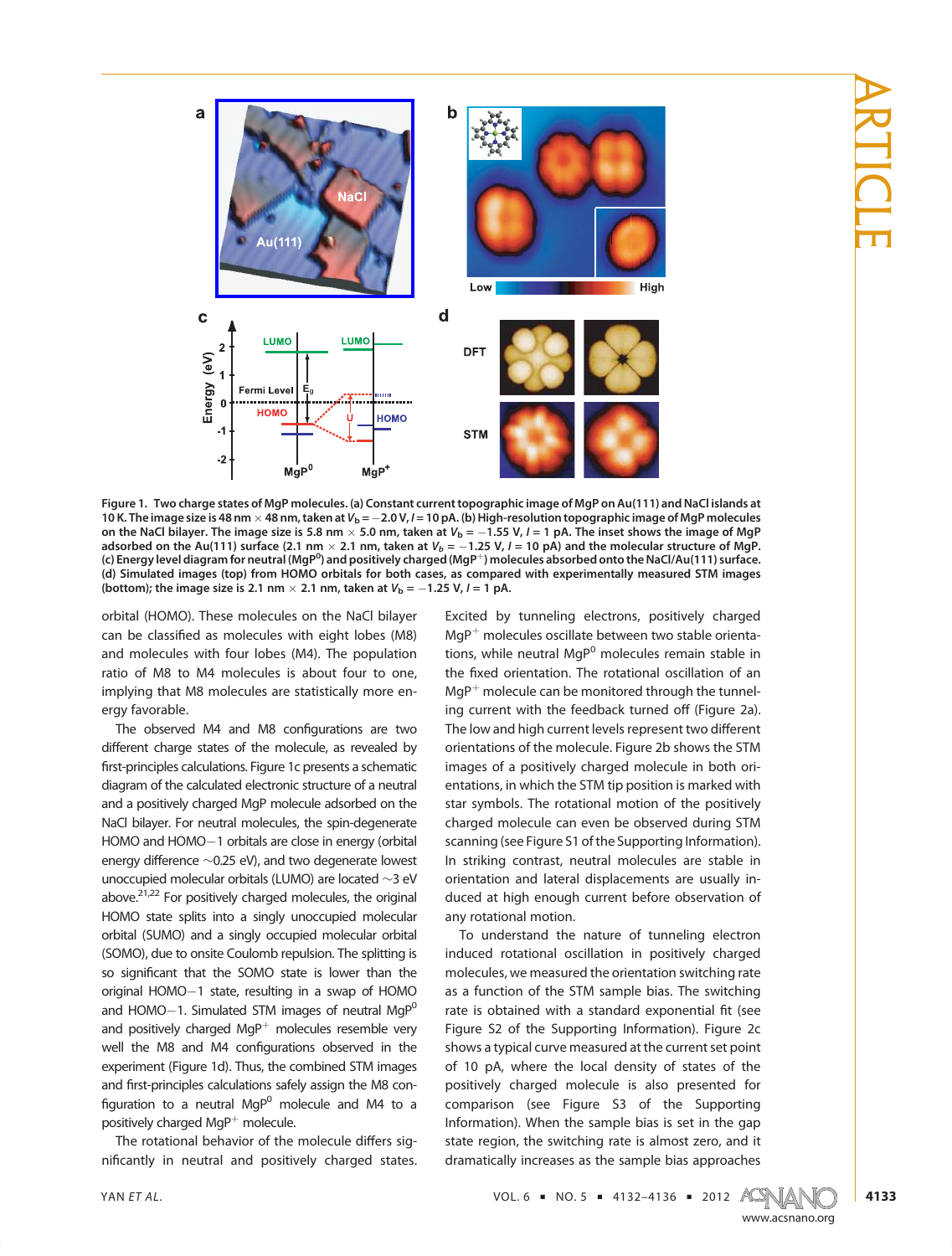



Figure 2. Rotational oscillation of a positively charged molecule. (a) Tunneling current versus time recorded. (b) STM images for a positively charged porphine molecule before and after rotation. The star marks the position of the STM tip for data collection. The image size is 2.4 nm  $\times$ 2.4 nm, taken at  $V_b = -1.7$  V,  $I = 10$  pA. (c) Orientation switching rate as a function of sample bias when tunneling current is fixed at 10 pA.

the HOMO energy. The correlation between the threshold energy and the onset of the HOMO state illustrates that the observed molecular rotational motion is a resonant electronic excitation process.<sup>8</sup> We also find that the measured current switching rate rises linearly with the tunneling current set point, in the range between 1 and 10 pA, which is consistent with a statistically independent one-electron-induced molecular motion.7

The rotational behavior of the molecule can be determined by the charge state of the molecule, which can be manipulated with the tunneling electrons. Figure 3a shows a typical current versus time curve, which demonstrates the transition of a single molecule from oscillating state to stationary state. Under the tunneling electron excitation, the positively charged molecule first actively oscillates between two stable orientations, as revealed by the fluctuating current level in the initial two seconds. The molecule then switches into the neutral state with no current fluctuation, and the transition was captured as a big current pulse, which is indicated by the black arrow in Figure 3a. Manipulation from neutral state to positively charged state is also possible, but the yield is much lower than that for the opposite transition, probably due to the higher energy in the positively charged



Figure 3. Controlling the rotational oscillation by molecular charge state and manipulation of molecular charge state. (a) Tunneling current versus time recorded during manipulation from the positively charged state to the neutral state. The transition is characterized by the big current pulse at  $t = 2.5$  s and is confirmed by the scan thereafter. The arrow indicates the transition moment. (b) Sequence of STM images show molecular charge state transitions induced by the scanning tip. Arrows indicate the transitions during the scanning. The image size is 3.8 nm  $\times$  3.6 nm, taken at  $V_b$  = -1.25 V, I = 1 pA. The slow scan direction is from left to right.

state. The feasibility of manipulation between neutral and positively charged states can also be seen during the STM scanning. Figure 3b shows a sequence of STM images of two molecules in the same area, acquired from left to right. As indicated by the arrows in the images, molecular charge state transitions in both directions are clearly captured during scanning. There is no lateral displacement during the charge state transitions, which excludes the possibility that the M4-M8 transition is due to the difference in adsorption site (see Figure S5 of the Supporting Information).

The critical role of molecular charge state in controlling rotation dynamics of a single MgP molecule can be understood at the atomic scale. Through atomic resolved STM images and extensive quantum mechanical calculations, the adsorption site and orientation of both neutral and positively charged molecules are precisely derived (Figure 4a, Figure S4 of the Supporting Information). The center of the molecule is positioned on top of  $CI^-$  ions for both the neutral and positively charged molecules. Upon adsorption, the planar geometry of MgP is slightly distorted: the Mg atom is pulled downward from the molecular plane and the substrate Cl atom is pulled up by 0.3 Å. This results in a relatively strong Mg-Cl bond that serves as a shaft when the molecule rotates. Molecular orientation is defined by the angle  $\theta$  between the Na-Cl bond and the Mg-N bond projected onto the NaCl surface. Figure 4b shows rotational potential energy surfaces for both neutral and positively charged molecules in the range of  $-45^{\circ} \le \theta \le 45^{\circ}$ . The most stable orientation is  $\theta = \pm 25^{\circ}$  for neutral molecules and  $\theta = \pm 14^{\circ}$  for

YAN ET AL. 2012 ALSO SERVICES TO US ON A VOL. 6  $\blacksquare$  NO. 5  $\blacksquare$  4132–4136  $\blacksquare$  2012 ALSO  $\blacksquare$ 



www.accom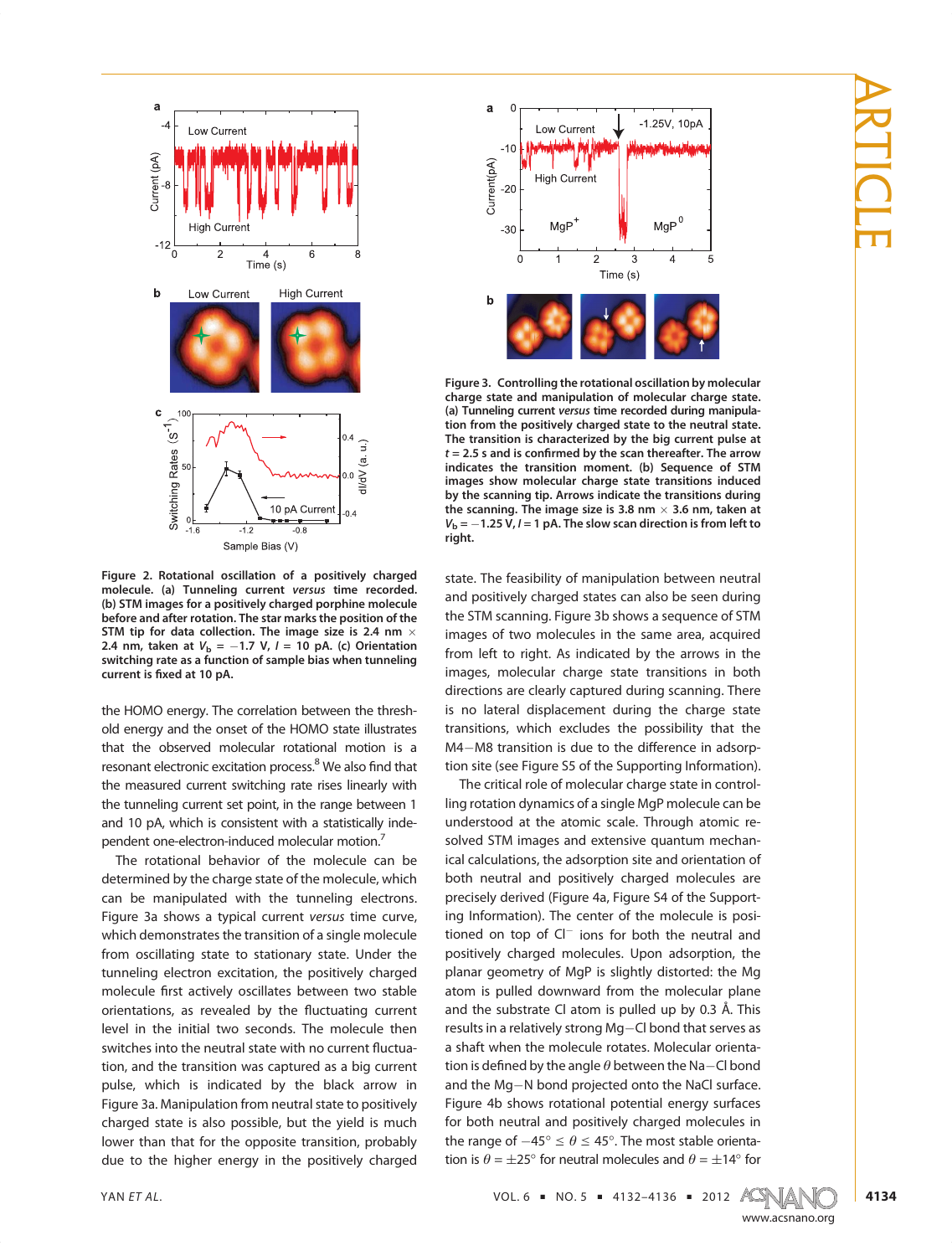

Figure 4. Adsorption configuration and rotational potential energy. (a) Side and top view of optimized geometry of MgP adsorption on NaCl bilayer. (b) Rotational potential energy as a function of angle  $\theta$  for neutral MgP<sup>o</sup> and charged MgP<sup>+</sup> molecules. The dashed arrow indicates the rotation between two orientations of a charged MgP<sup>+</sup> molecule.

positively charged molecules. The minimal potential energy barrier between two stable orientations is 70 meV for neutral molecules and 5 meV for positively charged molecules, which oscillate between two stable orientations. At low temperature, ∼10 K (thermal energy ∼0.9 meV), we thus expect much less rotation probability in neutral molecules than in positively charged molecules, which is consistent with our experimental observations. The potential energy barrier can be roughly understood as the result of the Coulomb interaction between ionic surface and molecular charge density. The dramatic change in potential energy barrier is thus due to the significant difference in spatial distribution of the molecular orbitals in different charge states. We also simulated STM images at the stable orientations for both neutral and charged molecules, which match well with the experimental observations.

The significance of this study is revealed by the feasibility in manipulating molecular charge states. Besides STM tunneling electrons, molecular charge states can also be manipulated with many other techniques, such as electric gate, $23,24$  photon excitation, $25$  and chemical reactions. In principle, the control mechanism demonstrated in our STM experiments can be applied to these situations as well. Especially, the insulating NaCl bilayer used in our study illustrates the prospect of constructing a charge state controlled molecular rotor in a gated single-molecule transistor configuration. In addition, porphine molecules are of special interest in photon energy conversion, molecular electronics, and supramolecular design.<sup>13</sup> The illustrated static property and chargestate-dependent dynamic processes of MgP molecules are valuable to the related applications.

### CONCLUSIONS

In summary, we have revealed a novel mechanism in manipulating rotational oscillation of a single molecule through its charge state. The rotational oscillation can be turned on and off simply by tuning the molecule into positively charged or neutral molecular states. The combined STM study and first-principles calculations provide insight into the control mechanism at the atomic scale, as well as the nature of the resonant tunneling induced rotation dynamics of a single-molecule switch. The underlying mechanism revealed in this study illustrates a novel approach toward reversibly controlled molecular rotors and motors by manipulating its charge states, which can be implemented by various techniques including microfabricated electric gates.

#### EXPERIMENTAL SECTION

Our experiments were conducted using a home-built ultrahigh-vacuum STM operated at 10 K.<sup>26</sup> The Au(111) single-crystal substrate was cleaned by cycles of  $Ar<sup>+</sup>$  ion sputtering and annealing to 900 K. Atomic-flat NaCl islands were prepared by thermally evaporating NaCl at 650 K onto a Au(111) substrate surface, which was held at room temperature. MgP molecules were thermally evaporated onto the sample surface after the substrate was cooled to 10 K. Chemically etched Ag wire was used as the STM tip in this study. To measure the electronic local density of states, the dI/dV signal was recorded with the lock-in technique under the open-loop conditions. The bias

YAN ET AL.  $\blacksquare$  2012 ALS



www.accom